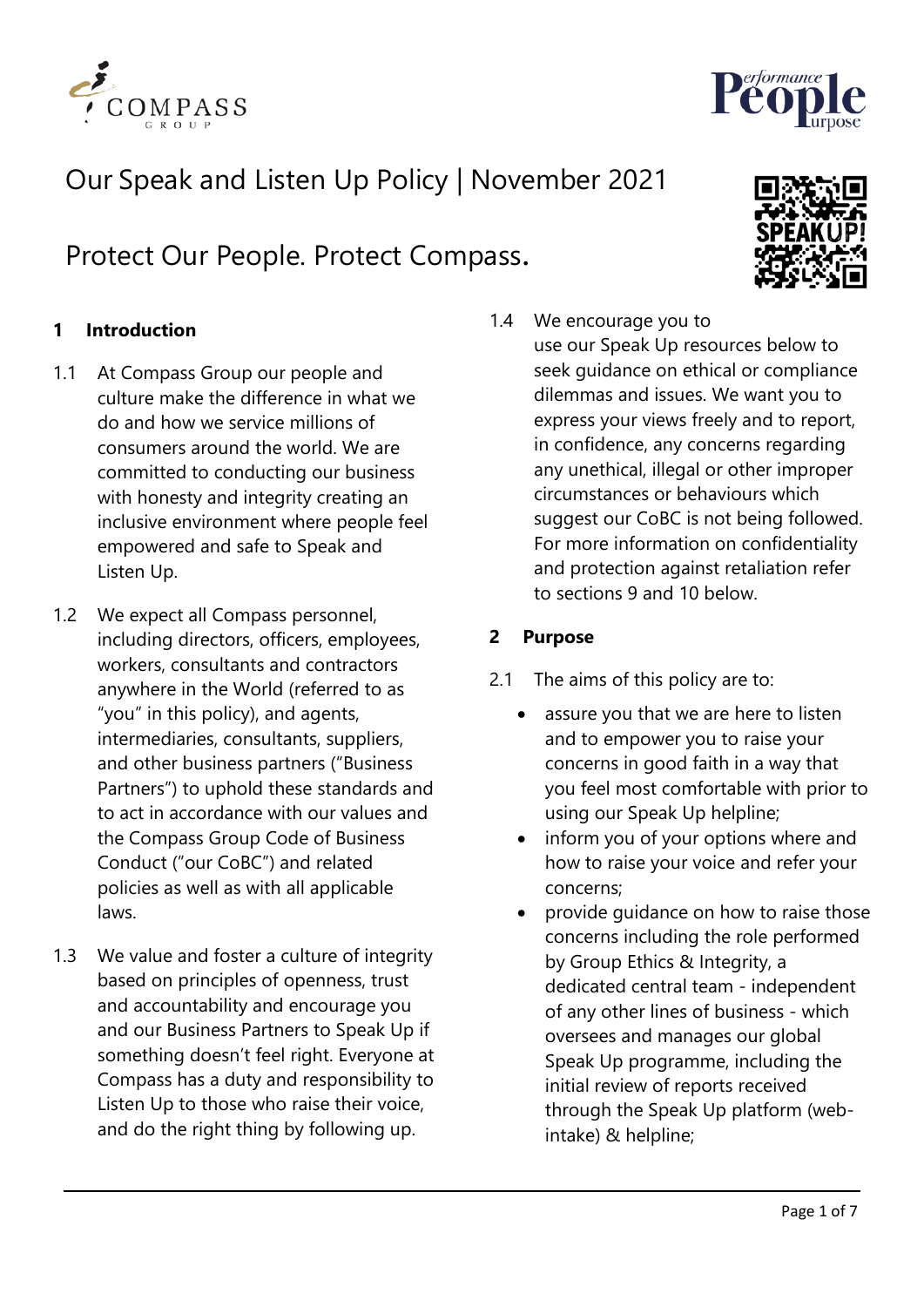



- remind you, as part of upholding our [values,](https://www.compass-group.com/en/who-we-are/vision-and-values.html) it is your duty and right to promptly raise concerns in the knowledge they will be taken seriously, followed up and/or investigated appropriately;
- provide reassurance that you can raise any concerns in good faith without fear of retaliation, even if those concerns turn out to be mistaken or unfounded; and
- provide transparency about how concerns will be managed and followed up appropriately, demonstrating Compass' commitment to listening up.

# **3 Scope**

- 3.1 This policy applies to all Compass personnel, working at any Compass business, including any joint venture companies or consortia that are under Compass' day to day control or are majority owned, and all Business Partners working or representing any Compass business anywhere in the World.
- 3.2 Anyone who has concerns or information relating to misconduct that give rise to a potential or actual breach of our CoBC may raise such concerns under this policy. This includes but is not

limited to current and former employees, contractors, suppliers, service providers, trainees, joint venture partners, members of the communities in which we operate, and also their partners, dependants and relatives.

3.3 Compass will respect and comply with all applicable local laws. In the event that local laws have stricter or specific requirements including reporting party rights and protections, concern handling, investigations and other applicable obligations for any Compass business, a country based policy should be implemented by management by way of a local addendum to this Group Policy. Group Ethics & Integrity should be notified in such circumstances.

# **4 Policy Requirements: Our Duty and Right to Raise Concerns**

4.1 Asking questions, being curious and reporting known or suspected misconduct or improper circumstances or behaviours benefits and protects all of us.  $1$  We all have a shared duty and individual right to report concerns that circumstances inconsistent with our CoBC are being contemplated, occurring, or may have occurred, using our Speak Up resources.

danger to people, the environment or the financial system; sexual harassment, discrimination, bullying or harassment; human rights issues such as modern slavery, child exploitation or the infringement of indigenous peoples' rights; and failure to comply with, or breach of, legal or regulatory requirements including disclosure obligations.

<span id="page-1-0"></span><sup>&</sup>lt;sup>1</sup> breaches of our Code of Business Conduct, standards, policies and procedures; illegal conduct, such as theft, dealing in, or use of illicit drugs, violence or threatened violence, or criminal damage against property; fraud, money laundering, terrorist financing, tax evasion or misappropriation of funds; offering, giving or accepting a bribe; conflicts of interest; financial irregularities including false accounting, financial misstatements and misrepresentations; conduct causing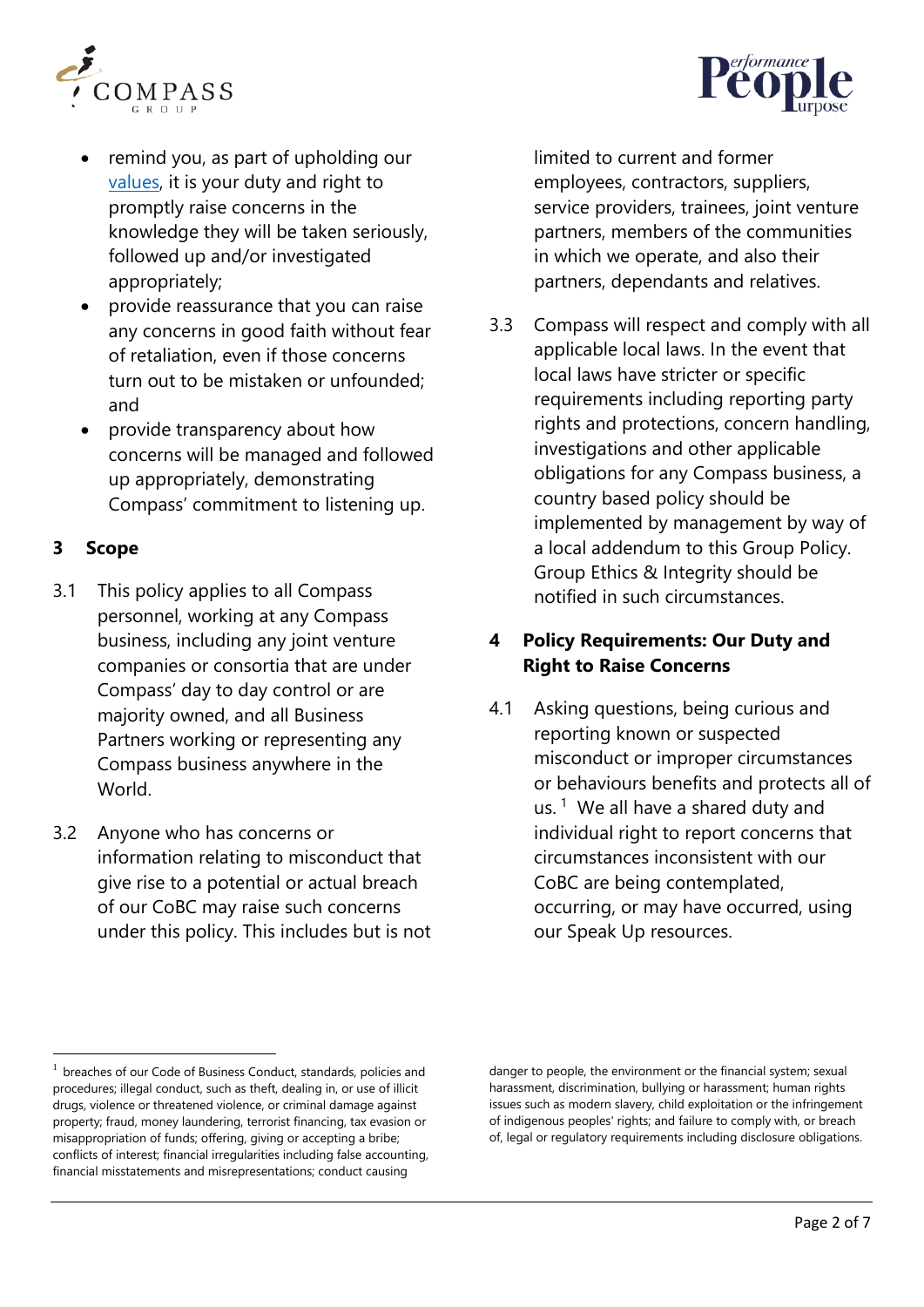



- 4.2 You are not expected or required to have absolute proof of misconduct or improper circumstances in order to raise a concern.
- 4.3 You should be led by your instincts and should provide as much information as possible when raising your concern about how this has arisen. We are here to support our people in doing the right thing. To that end, you will not face any form of disciplinary action or detriment in respect of a concern raised in good faith that is later found to be mistaken or unfounded (see Section 10).
- 4.4 Just as it is an expectation that any concerns be promptly reported, Compass also strives to assess and resolve all concerns in a timely manner. Any delays will be communicated to the appropriately involved parties. For those who feel comfortable, routinely following up on your concern will help to avoid any delays.

## **5 Getting the Right Help**

5.1 We want to help everyone find the right help and support for their concerns or issues as quickly and efficiently as possible. Where your concern does not relate to a possible breach of our CoBC or concerns regarding any unethical, illegal, or other improper circumstances or behaviours you should use the following resources:

- For operational Health, Safety & Environmental issues, contact your local HSE manager; or
- For concerns relating to your own employment position or circumstances at work including grievances<sup>[2](#page-2-0)</sup> that do not relate to a possible breach of our CoBC we encourage you to raise these concerns directly with your manager, your unit manager, or your local HR team.

# **6 Compass Group Speak Up Resources**

- 6.1 For queries about or suspected breaches of our CoBC, tell someone you trust by speaking to:
	- your manager or unit manager;
	- your local HR manager ("HR") or Listen Up Champion ("LUC");
	- a member of your country, Regional or Group legal team ("Legal");
	- a member of Group Ethics & Integrity ("E&I"); or
	- Raise your concern through the Speak Up [platform.](http://www.letintegritybeyourguide.com/speakup)
- 6.2 For those of you that are not online or prefer to report via telephone, dedicated country phone numbers for the Helpline are available on our [Ethics & Integrity](http://www.letintegritybeyourguide.com/speakup)  [portal](http://www.letintegritybeyourguide.com/speakup) and are displayed on posters throughout Compass' workplaces and premises.
- 6.3 Reports received by and raised directly to management about suspected breaches of our CoBC must be referred to the country or regional Listen Up

<span id="page-2-0"></span> $2$  Examples of grievance may include interpersonal conflict with your manager or another colleague or challenges to reviews in relation to performance, promotion, work arrangements or disciplinary action.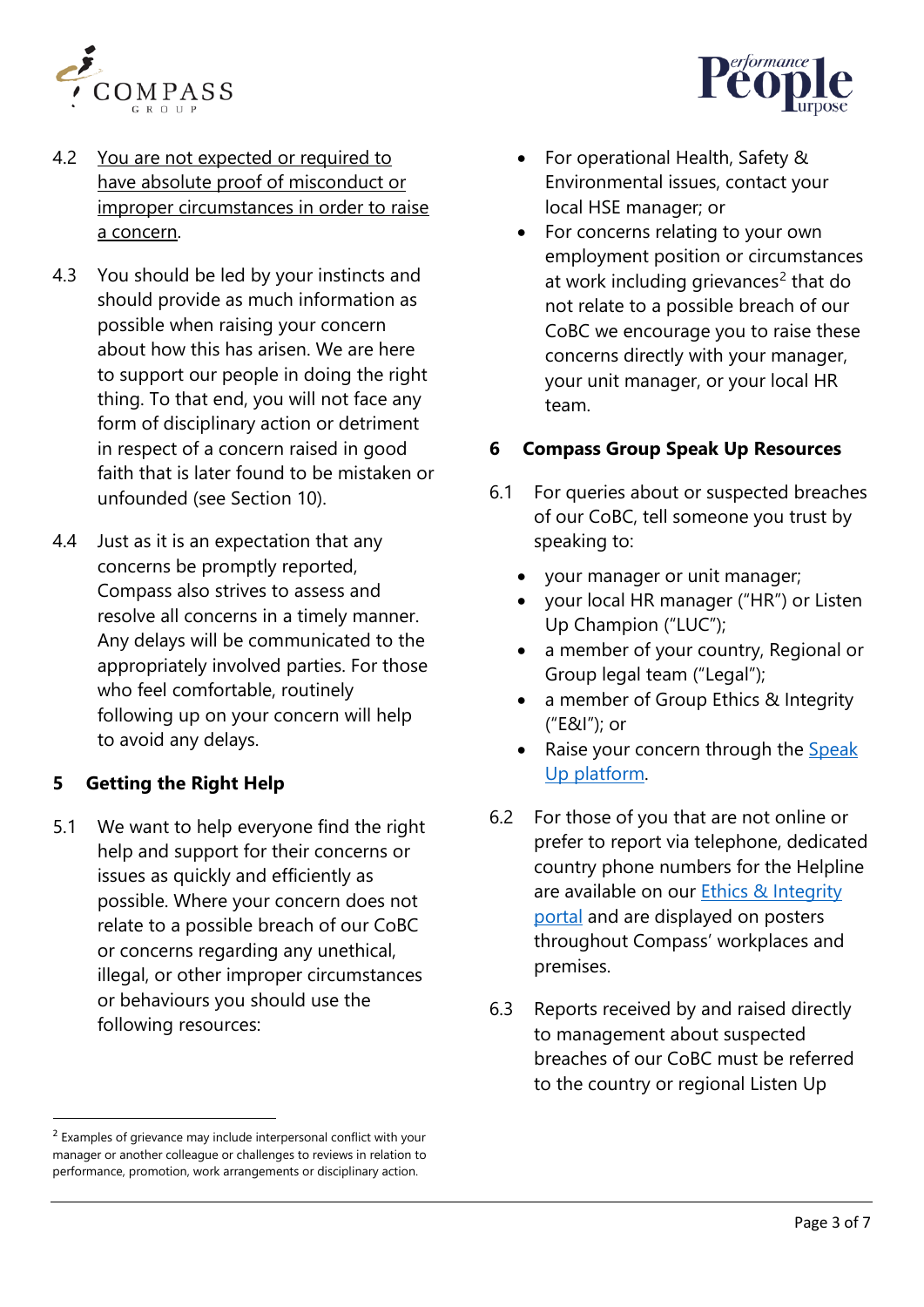



Champion and/or General Counsel and, in turn, will be assessed and entered into the Speak Up systems, as required.

# **7 Making a Report**

- 7.1 If you become aware, or have reason to suspect, that unethical, illegal or other improper circumstances or behaviours connected to Compass are contemplated, occurring, or may have occurred, you are strongly encouraged to raise your concerns in a timely manner.
- 7.2 When you voice your concerns, you should provide as much information about the issue as you can to help address the concern effectively. including but not limited to:
	- background, context, history and reason for the concern;
	- dates, places and, if possible, names or identifying details of those involved; and
	- any documents, files or references that may be relevant to the situation or you think would help Compass look into the issues. If you do not have all these details, do not let this hold you back from raising your concerns and providing additional details later.
- 7.3 We understand and respect that some people feel more comfortable not disclosing their identity, so you can report concerns anonymously and remain anonymous if you wish. We ask everyone who chooses to use the Speak Up platform or helpline to take note of their reference number and check back

in regularly or to engage directly, if you feel comfortable doing so, with the individual assigned to follow up on your concern.

7.4 The diagram below sets out the key steps that will occur when you voice your concerns under this policy.



# **8 Investigation**

- 8.1 If appropriate, your report will be allocated for investigation. Investigations will be conducted respectfully, impartially and fairly, including affording these principles, rights and applicable privileges to the people mentioned in your report. From time to time, we may engage an external independent third party to lead or support an internal investigation or review of circumstances.
- 8.2 If you have provided contact details and/or are contactable anonymously through the Speak Up platform or helpline two-way messaging facilities, you will receive an acknowledgment that your report has been received and will be updated if your case is allocated for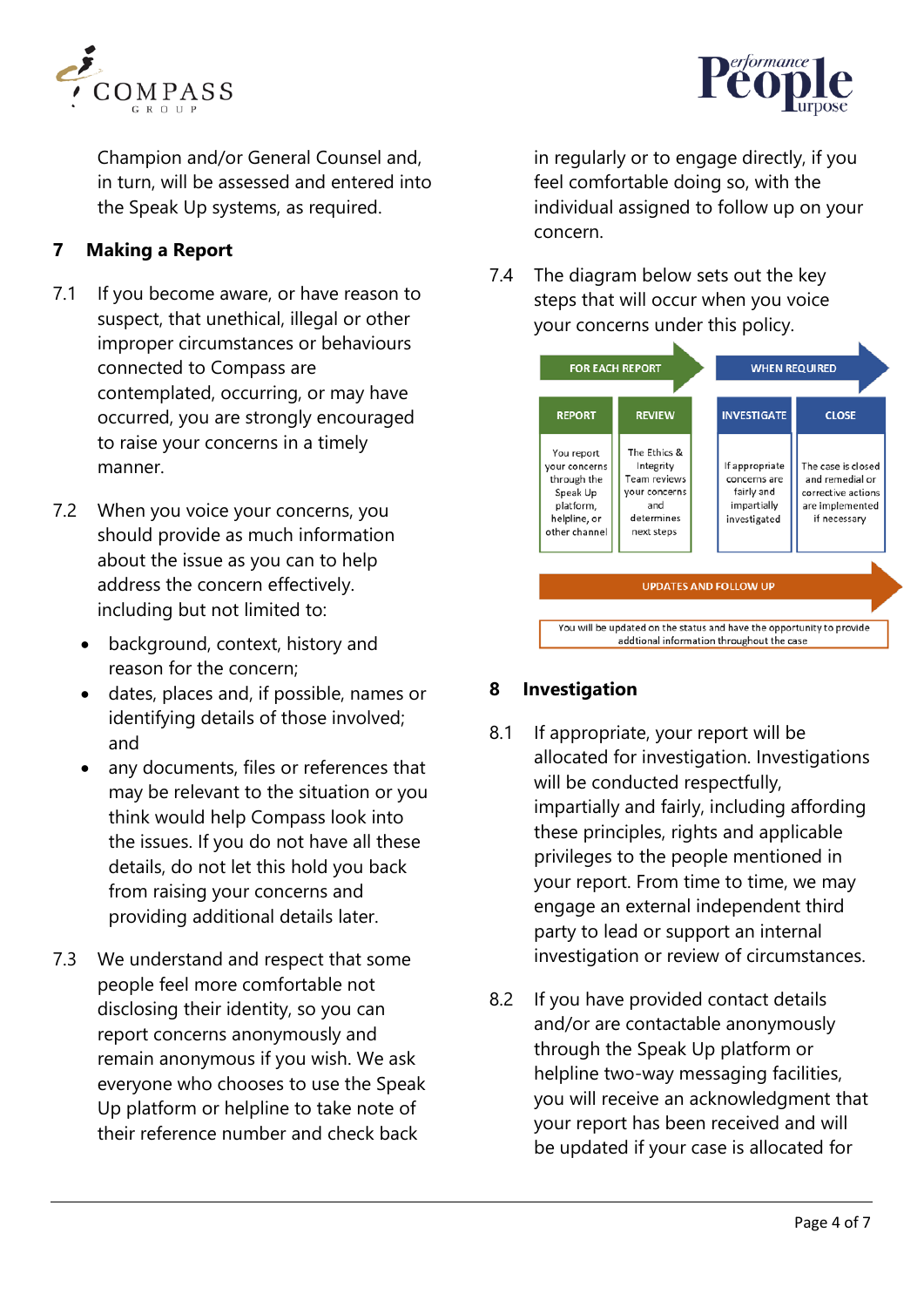



investigation or follow-up.

- 8.3 You may be asked to confidentially participate in the investigation by continuing to provide information or additional details as needed. We will endeavour to provide you with appropriate progress updates, as necessary, and you will be informed when the case is ready to close and provided feedback on the outcome, subject to legal, privacy, and confidentiality considerations.
- 8.4 In raising concerns in good faith, you are expected to cooperate with all investigations by providing honest, truthful and complete information. If you are found to have been personally involved in misconduct including a breach of our CoBC or other policies, standards and procedures, reporting it will not absolve you from accountability – but your cooperation with the investigation will be considered as part of any decision that Compass makes.
- 8.5 Compass strives to resolve all matters internally but nothing in this policy should be interpreted to prohibit you from reporting, at any time, suspected unlawful conduct to any relevant governmental authority, regulator or other external party.

## **9 Confidentiality**

9.1 Compass will seek to protect the confidentiality of any person making a report under this policy. Reports may be submitted using our Speak Up resources in way you feel most comfortable with,

including whether you wish to provide your personal identification details or remain anonymous. Our Compass Speak Up [platform](https://www.compass-speakup.com/) and helpline is operated by an independent third-party provider and is available 365 days a year, 7 days a week, 24 hours a day, in all of the countries in which we operate. Reports received are referred to Group Ethics & Integrity for confidential review and assignment for follow up and/or investigation, as appropriate.

- 9.2 Bear in mind that it may be helpful for you to identify yourself so that you can be contacted for additional information that may assist with following up your concern. If, however, you feel that you are not comfortable disclosing your identity, anonymous reports should contain sufficiently detailed information to enable us to effectively follow up on and address the reported concern.
- 9.3 If you receive any information about any report and related investigation you must treat this as confidential.
- 9.4 Your identity will not be disclosed without your consent to anyone beyond those dealing with and investigating the concerns or those included on a strict need-to-know basis to receive and act upon the findings or remedial actions, unless this is necessary and proportionate in the context of looking into the matter, undertaking an investigation and/or seeking legal advice.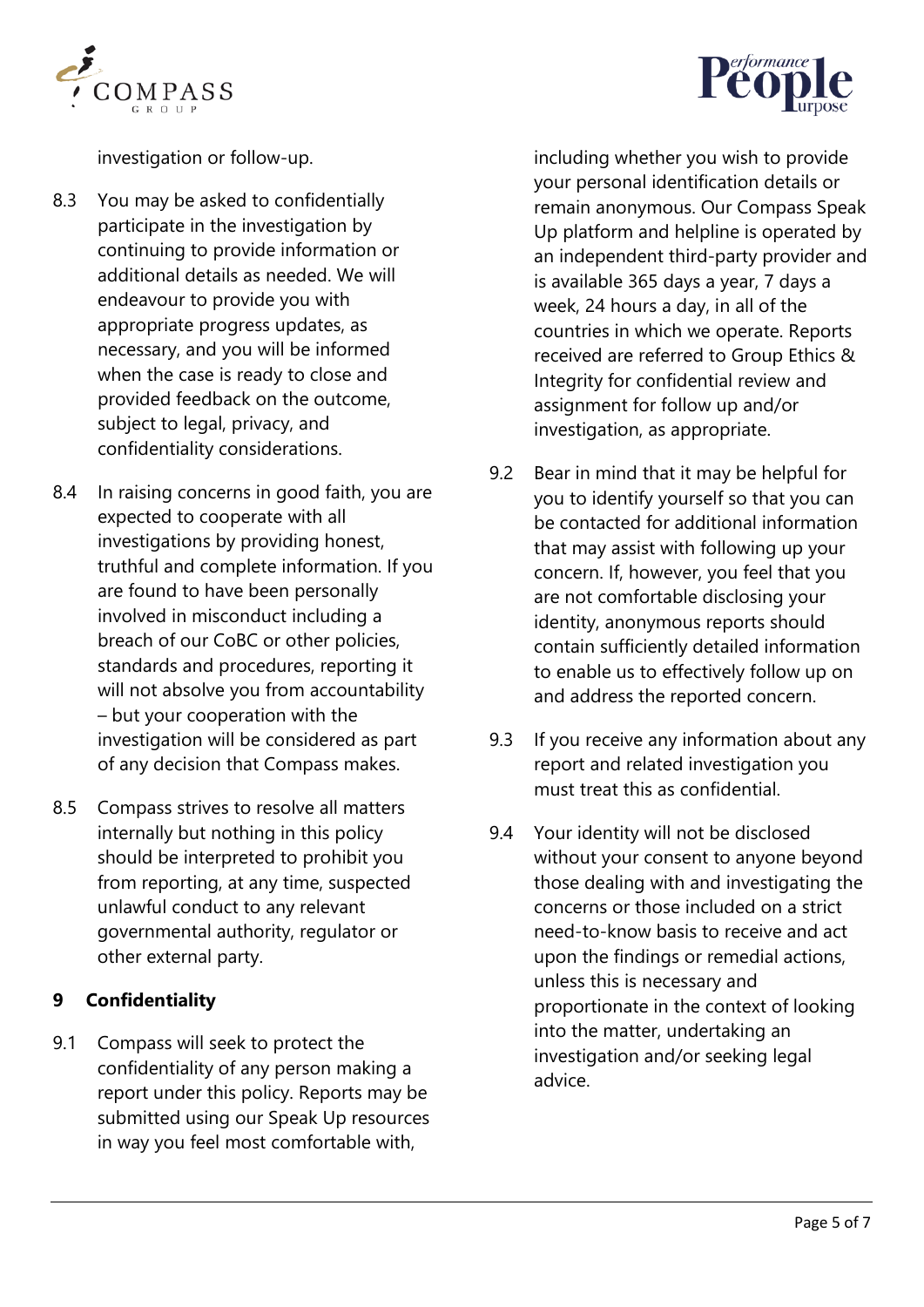



# **10 Protection from Retaliation**

- 10.1 Compass strictly prohibits and does not tolerate retaliation or detrimental conduct in response to you raising a concern or being able to raise a concern.
- 10.2 Compass will protect you from being retaliated against or being subjected to detrimental conduct, having the ability to, contemplating or in fact raising concerns in good faith or in circumstances in which issues raised in your report turn out to be mistaken or unfounded.
- 10.3 Amongst other measures that are deemed appropriate we can provide you with details of available employee support services and engage with HR or other functional partners (unless conflicted) if concerns about your health and wellbeing arise.
- 10.4 Protection against detrimental conduct or retaliation also applies to individuals conducting, assisting or participating in an investigation under this policy.
- 10.5 If you believe you have been subjected to any form of retaliation or detrimental conduct as a result of contemplating making a report, having raised a concern or assisting in any investigation, or you witness retaliation against someone else, you should use the Compass Speak Up resources (set out in paragraph 6) to report it.

10.6 We follow up with everyone who raises a concern using the Speak Up platform or helpline to check whether they believe they have suffered any form of retaliation.

## **11 Compliance with this policy**

- 11.1 Anyone who is found to have breached this policy by neglecting to report or escalate a breach or suspected breach of our CoBC to our Speak Up resources without good reason, or by retaliating or being party to retaliatory conduct against any person within the scope of this policy, may be subject to disciplinary action. In the case of Business Partners, this may include but may not be limited to termination of any relationship with Compass.
- 11.2 In addition, any person who is found to have intentionally made a false allegation, provided false or misleading information in the course of an internal review or investigation or is otherwise found to have acted in bad faith may be subject to disciplinary action.

## **12 Monitoring and Review**

12.1 The Group Head of Ethics & Integrity will lead a review of this policy on an annual basis, taking into consideration its scope, efficiency and effectiveness, changes to relevant laws and management information collected regarding Speak Up reports and investigations.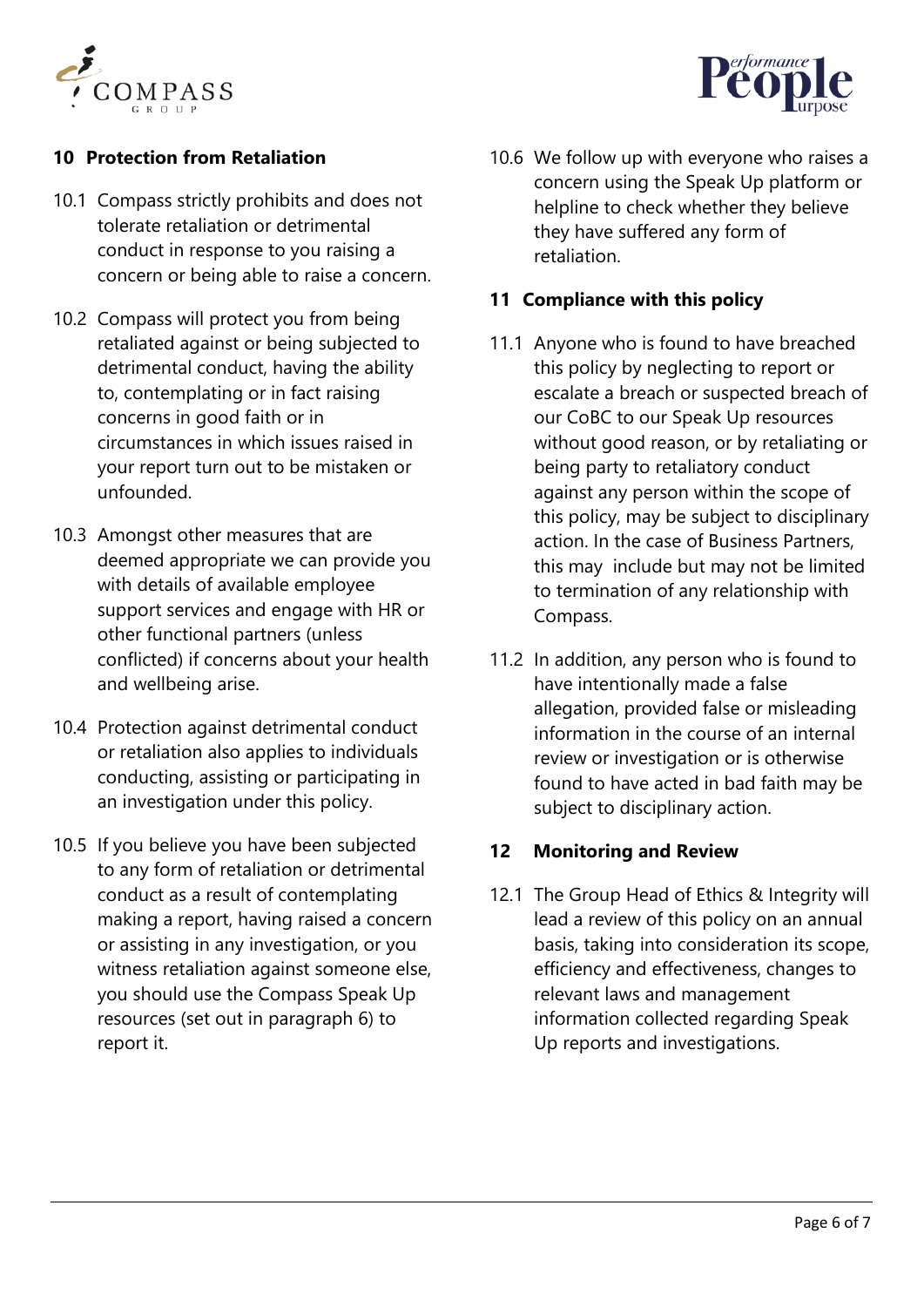



- 12.2 The Group Head of Ethics & Integrity will report on their review of the policy and the effectiveness of the Speak Up programme in accordance with the terms of reference governing Compass Group PLC's Corporate Responsibility and Audit Committees, respectively. Compass Group PLC's Corporate Responsibility Committee will approve any suggested amendments to this policy, as appropriate.
- 12.3 You are invited to comment on this policy and suggest ways in which it might be improved. Comments, suggestions and queries should be addressed via the Group Ethics & Integrity portal using the ask a [question](http://www.letintegritybeyourguide.com/) facility.

12.4 Any exceptions to this policy require approval from the Group Head of Ethics & Integrity.

### **13 Records and Privacy**

13.1 Compass Group cares about your privacy and will retain records, as part of the confidential Speak Up, We're Listening programme, in compliance with applicable data protection and retention guidelines.

#### **14 Miscellaneous**

14.1 This policy does not form part of any Compass personnel's contract of employment and we may amend the policy at any time.

This policy has been approved by the Compass Group Plc Executive Committee and Board of Directors.

 $O(x)$  in :  $C$ 

**Dominic Blakemore** 

Group Chief Executive